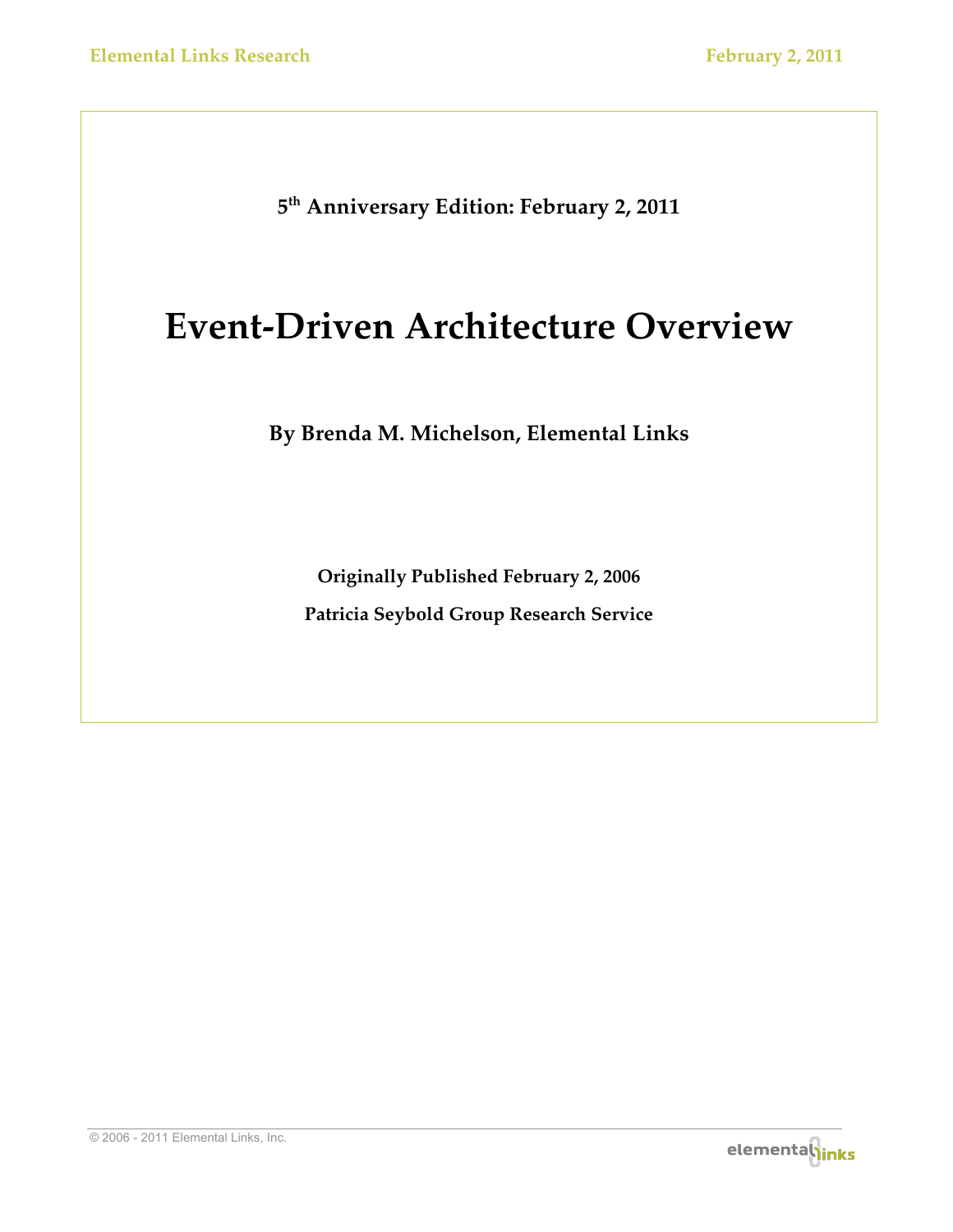# **INTRODUCTION: FEBRUARY 2, 2011**

Five years ago, I published my Event-Driven Architecture Overview, in which I explain key event concepts, walk through event processing flows, and identify the major implementation components of an event-driven architecture.

Despite the paper's long-standing popularity, from a market perspective, it would be fair to say, I was too early. However, at the time, I felt I could not wait. I was increasingly troubled by SOA pundits proclaiming that eventdriven architecture (EDA) was merely a subset of service-oriented architecture (SOA).

From my real-world experience, I knew this was incorrect. As I stated at the time – and hundreds of times since – SOA and EDA are peers and complements.

As complements, SOA and EDA have two distinct interactions:

**Event-Driven SOA**. In the first interaction, the occurrence of an event (a notable thing that happens inside or outside your business) can trigger the invocation of one or many services. Those services may perform simple functions, or entire business processes. This interaction between events and services is commonly referred to as event-driven SOA.

**Service as Event Generator**. In the second interaction, a service may generate an event. The event may signify a problem or impending problem, an opportunity, a threshold, or a deviation. Upon generation, the event is immediately disseminated to all interested parties (human or automated). The interested parties evaluate the event, and optionally take action. The event-driven action may include the invocation of a service, the triggering of a business process, and/or further information publication/syndication. In this interaction, the service is purely one of many event sources in a broader event-driven architecture.

The service and event combination is very powerful. However, restricting an event-driven architecture to the operating context of service-oriented architecture leaves opportunity on the table. A broader event-driven architecture stretches beyond event-driven SOA, to include real-time information flow and analysis, and complex event processing.

Fast forward five years, event-driven architecture constructs and related event processing technologies are present in a multitude of arenas, including business process optimization, analytics, customer interaction, smart infrastructure, mobility and everything real-time.

Given this pervasiveness, it is more important than ever for business, information, software and technology architects to familiarize themselves with event-driven architecture and consider how a simple "sense, analyze and act" pattern offers a wealth of opportunity.

To celebrate the 5th Anniversary of this now classic paper, and the rising interest in event-driven architecture and event processing, I am re-issuing the core of the original Event-Driven Architecture Overview in a traditional format.

For those familiar with the Event-Driven Architecture Overview post on elemental links (February 6, 2006), the following content is the same, excepting a refresh of footnote 5.

© 2006 – 2011 Elemental Links, Inc. Page: 2

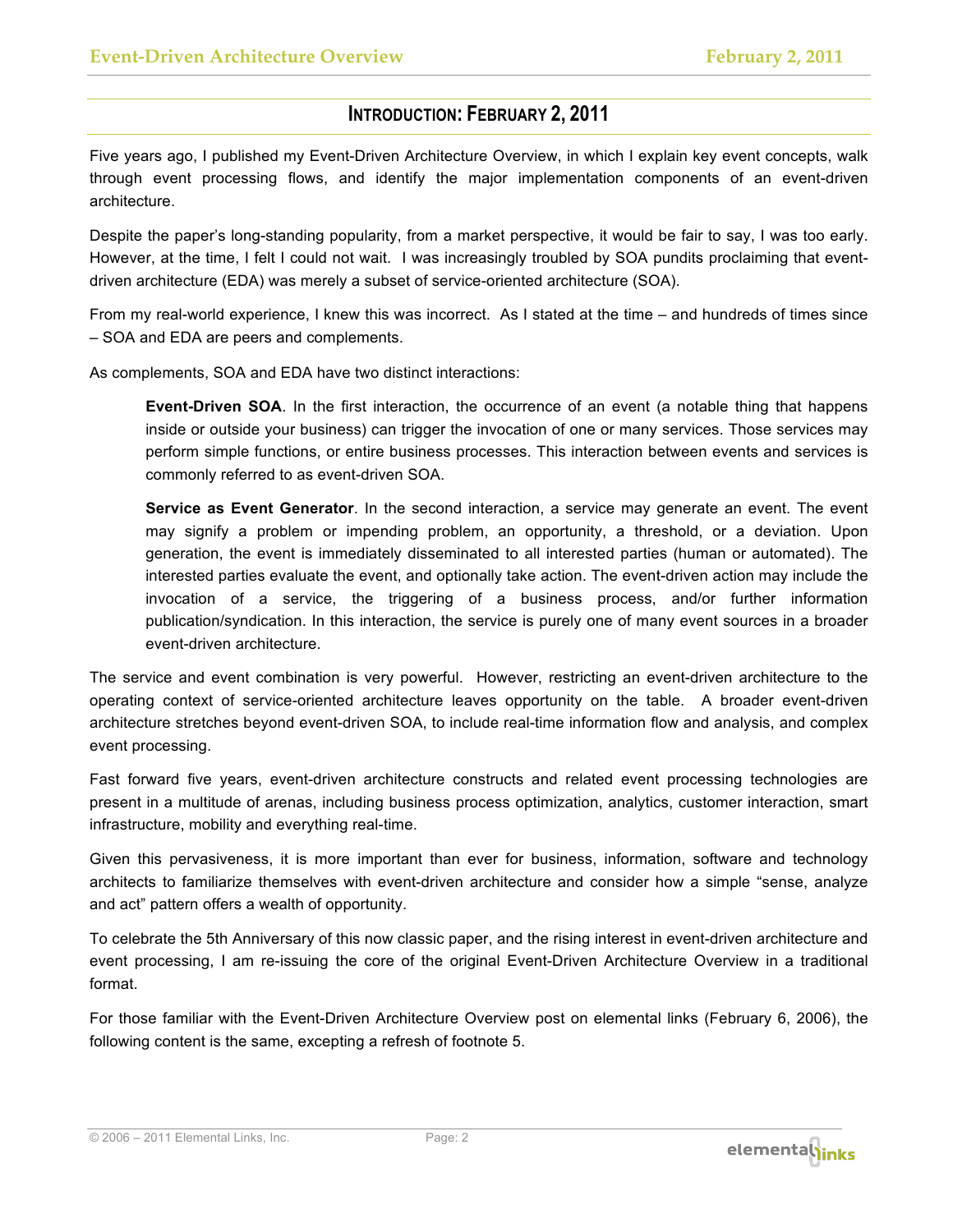# **EVENT-DRIVEN ARCHITECTURE BASICS**

## **What is an Event?**

An event is a notable thing that happens inside or outside your business. An event (business or system) may signify a problem or impending problem, an opportunity, a threshold, or a deviation.

**Specification and Occurrence.** The term event is often used interchangeably to refer to both the specification (definition) of the event, and each individual occurrence (instance) of the event.

**Define in Business Terms.** For an event to be meaningful to downstream subscribers (human and automated) it is imperative that the event (name and body) is specified in business terms, not data or application terms.

#### **What is in an Event?**

Each event occurrence has an event header and event body. The event header contains elements describing the event occurrence, such as the event specification ID, event type, event name, event timestamp, event occurrence number, and event creator. These elements are consistent, across event specifications.

**Event Body.** The event body describes what happened. For example, if a retailer specified a low inventory threshold event, the event body would contain the information to communicate which product fell below the allowable threshold.

The event body must be fully described so any interested party can use the information without having to go back to the source system. For the low inventory threshold event, the event body would contain not only the product identifier, but also the product description, and the point in time inventory and threshold levels. To ensure events are understood by all consumers, a clear business lexicon or ontology should be used.

## **What is an Event-Driven Architecture?**

In an event-driven architecture, a notable thing happens inside or outside your business, which disseminates immediately to all interested parties (human or automated). The interested parties evaluate the event, and optionally take action. The event-driven action may include the invocation of a service, the triggering of a business process, and/or further information publication/syndication.

**Extreme Loose Coupling.** By its nature, an event-driven architecture is extremely loosely coupled, and highly distributed. The creator (source) of the event only knows the event transpired. The creator has no knowledge of the event's subsequent processing, or the interested parties. The traceability of an event through a dynamic multipath event network can be difficult. Thus, event-driven architectures are best used for asynchronous flows of work and information.

## **Event Processing Styles**

There are three general styles of event processing: simple, stream, and complex. The three styles are often used together in a mature event-driven architecture.

**Simple Event Processing.** In simple event processing, a notable event happens, initiating downstream action(s). Simple event processing is commonly used to drive the real-time flow of work—taking lag time and cost out of a business.

© 2006 – 2011 Elemental Links, Inc. Page: 3

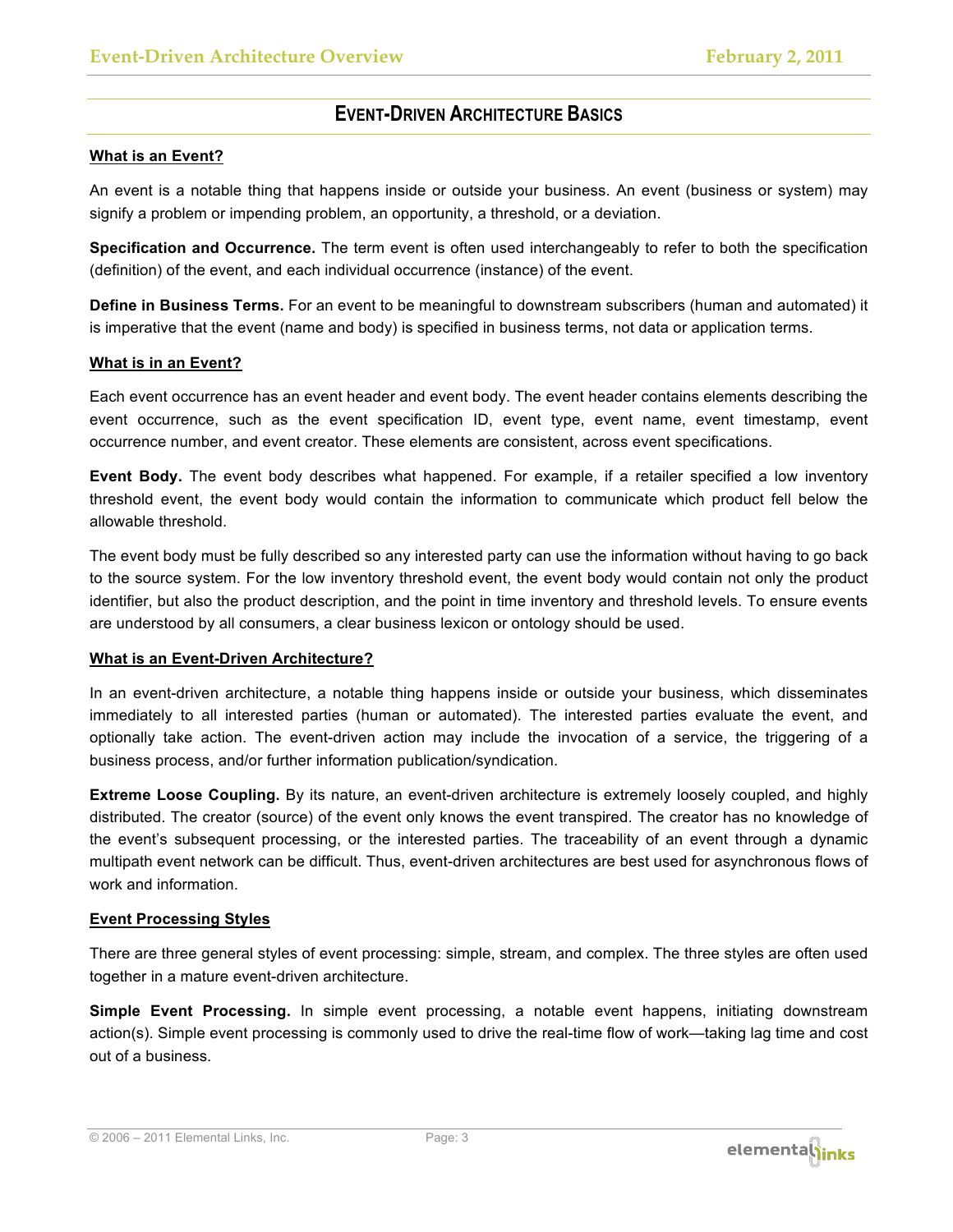**Stream Event Processing.** In stream event processing, both ordinary and notable events happen. Ordinary events (orders, RFID transmissions) are both screened for notability and streamed to information subscribers. Stream event processing is commonly used to drive the real-time flow of information in and around the enterprise––enabling in-time decision making.

**Complex Event Processing.** Complex event processing (CEP) deals with evaluating a confluence of events and then taking action. The events (notable or ordinary) may cross event types and occur over a long period of time. The event correlation may be casual, temporal, or spatial. CEP requires the employment of sophisticated event interpreters, event-pattern definition and matching, and correlation techniques. CEP is commonly used to detect and respond to business anomalies, threats, and opportunities.

# **EVENT PROCESSING**

In this section, we present example event flows for each style of event processing. The flows are represented logically, broken out into four layers. Before jumping into the event flows, we describe the logical layers.

## **Event Flow Layers**

An event flow starts with the event being generated and culminates with the execution of any downstream (event-driven) activity. The four logical layers are as follows:

**Event Generators.** Every event is generated from a source. The source might be an application, data store, service, business process, transmitter, sensor, or collaboration tool (IM, email). An ordinary event may be evaluated for notability by an event preprocessor (router, filter), resulting in the generation of a new notable event.

Because of the variety of event generators, not all events will be generated in the required format for event processing. In those cases, the events need to be transformed to the required (enterprise standard)<sup>1</sup> format prior to being deposited in the event channel.

**Event Channel.** The event channel, typically a messaging backbone, transports standard formatted events between event generators, event processing engines, and downstream subscribers.

**Event Processing**. In the event processing layer, upon receipt, events are evaluated against event processing rules, and actions are initiated. The event processing rules and actions are defined in accordance to the needs of the interested parties, not of the event generators.

© 2006 – 2011 Elemental Links, Inc. Page: 4



 $1$  To date, no industry standards exist for business event definition or notation. IBM has defined a common base event for systems events. The common base event is included in the Web Services Distributed Management (WSDM) specification. The common base event format evolved from IBM's Tivoli (systems management) product line. For more information see: http://xml.coverpages.org/IBMCommonBaseEventV111.pdf [February 2011: This remains true 5 years later.]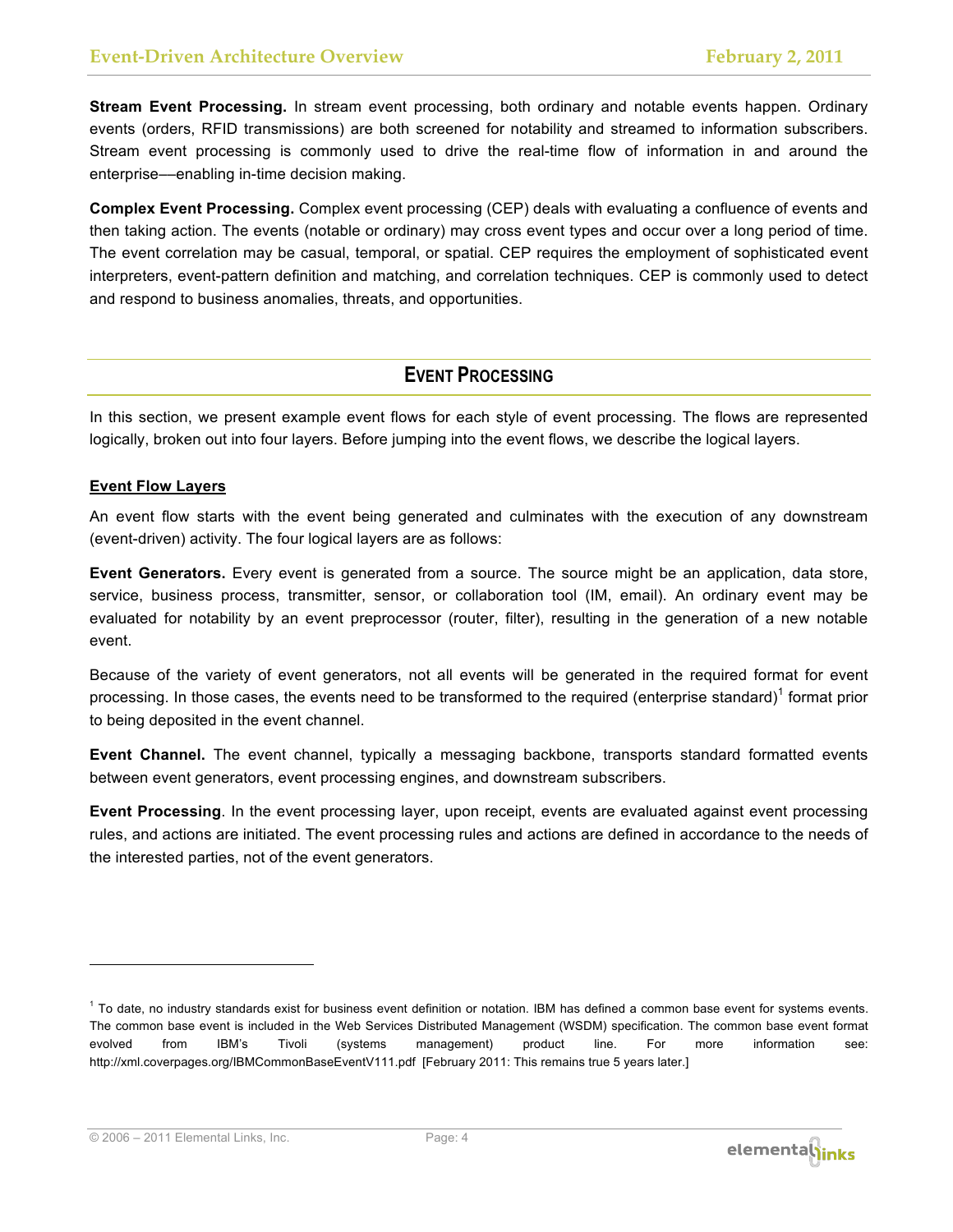The actions include invoking a service, initiating a business process, publishing the event out to a subscription hub, directly notifying humans or systems, generating a new event, and/or capturing the event for historical purposes.

Events are processed by engines. A simple engine processes each event occurrence independently. A complex engine processes new event occurrences in context of prior and future events.

**Downstream Event-Driven Activity.** A single event, or event correlation, may initiate numerous downstream activities. The invocation of the activity might be a push by the event processing engine (service invocation, business process initiation, notification) or a pull by subscribers of event publications. Subscribers might be humans, applications, active business processes, data warehouses, performance dashboards, and/or automated agents. Events should be published in the standard event format. Transformation to subscriber-specific formats<sup>2</sup> is typically done by an enterprise integration backbone.

## **Example Event Flows**

We are presenting simple examples to illustrate the concepts and capabilities of an event-driven architecture. The inherent flexibility at each layer—what events are generated, how they are processed, and who receives them—is the real power of event. As you review our examples, think of your own business and potential event flows that can streamline work and information delivery.

Please note, for the sake of completeness, our event flow illustrations (1-3) include more actions in the processing layer, and more subscriber types than we reference in the examples. The illustrations flow from left to right, starting with event generators.

**Simple Event Processing**. In Illustration 1, we show a simple event processing flow for an online bookseller's inventory position optimization. When a customer places an order for books, the bookseller immediately commits inventory via a commit inventory service. The commit inventory service shifts inventory from available to reserved, and then checks the remaining available inventory against the optimal inventory thresholds. If the stock falls below the inventory threshold, the commit inventory service generates a Low Inventory Threshold event. This event is shown in Illustration 1 as Event Q, occurrence 27.

© 2006 – 2011 Elemental Links, Inc. Page: 5



 $2$  For human event subscribers, we recommend the use of Really Simple Syndication (RSS).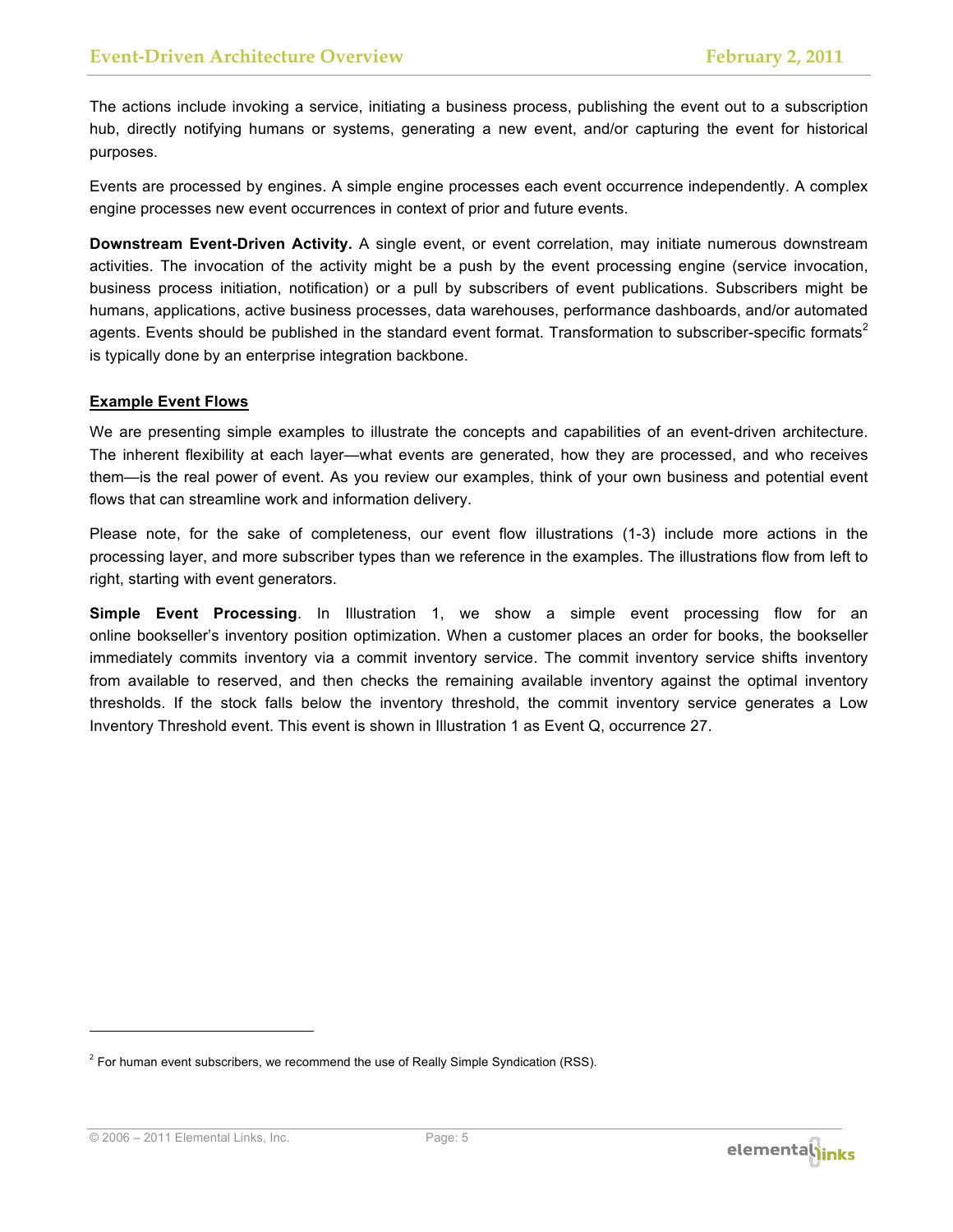

*Illustration 1. This illustration shows a simple event processing flow for inventory position optimization.* 

The Low Inventory Threshold event is deposited into the event channel and received by the simple event processing engine. The processing rules for this event type (Low Inventory Threshold) dictate two actions. A reorder inventory process is initiated, and the event is published for subscription. The subscribers are the inventory buyer, and the inventory manager's performance dashboard. The re-order inventory process could be a straightthrough process, or it could require human review and approval.

**Stream Event Processing**. In Illustration 2, we show three stream event processing flows for a multichannel consumer electronics retailer. In the first flow, top left hand corner of Illustration 2, an RFID sensor is emitting events every time a product leaves the warehouse. The consumer electronics retailer wants to be informed when high-end products leave the warehouse. To meet this requirement, a local event filter has rules to filter out events for items priced less than \$4,000. One event, Event A, occurrence 2, is for a \$5,000 plasma TV. This event is reformatted to a standard event format, and placed in the event channel.<sup>3</sup> The simple event processing engine receives the event, and following the rules for high-end products leaving the warehouse, publishes the event. The event is subscribed to by the inventory manager's performance dashboard.

© 2006 – 2011 Elemental Links, Inc. Page: 6



 $3$  It is an architectural decision if the local event filter should be aware of the proprietary RFID format, or if all RFID events should be transformed to a standard format (event formatter), and then evaluated by a local event filter.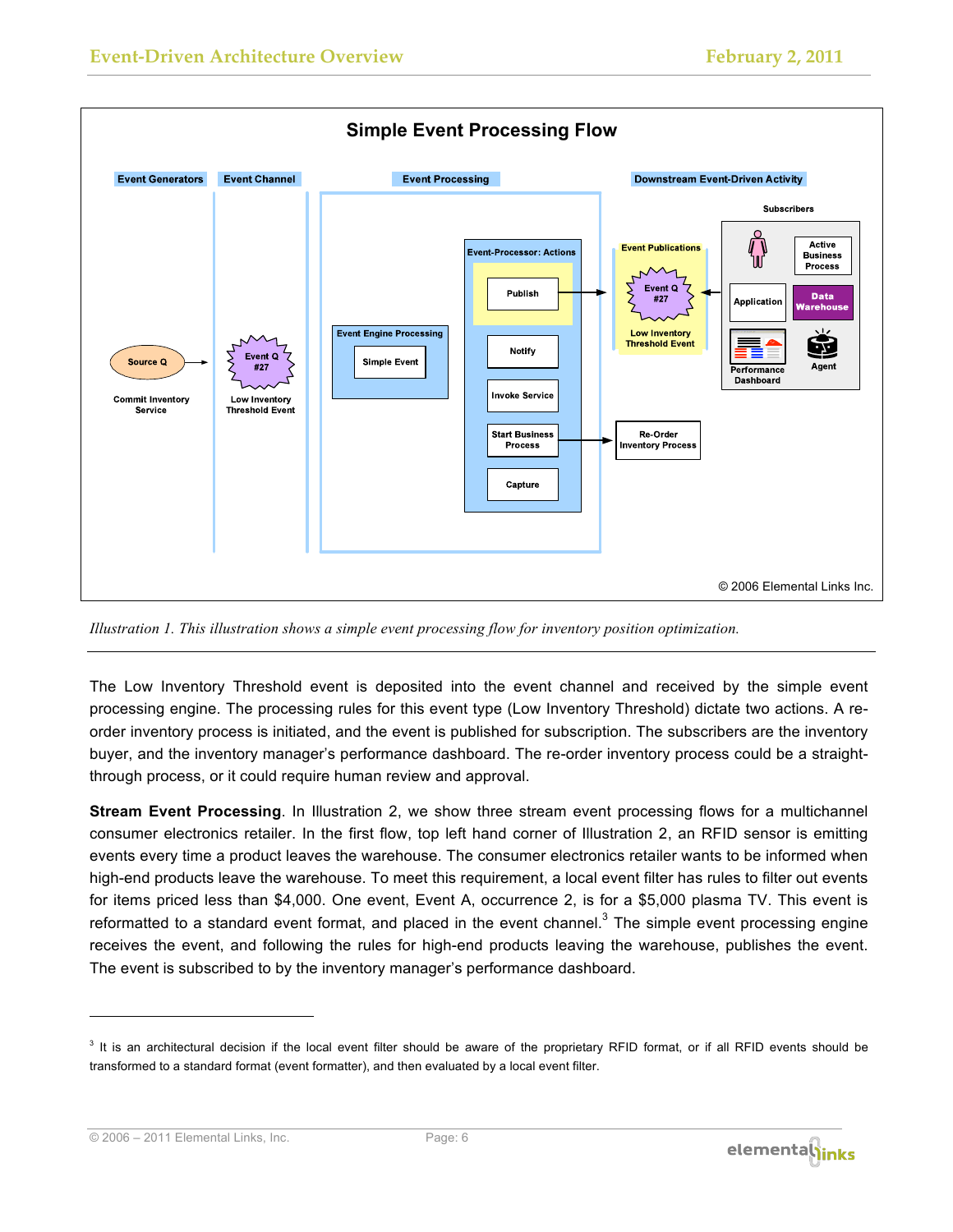

*Illustration 2. This illustration shows three stream event processing flows for a multichannel consumer electronics retailer.* 

The second and third flows originate from the order entry application shown at the bottom left hand corner of Illustration 2. For every customer order placed, an *ordinary* Order Placed event is generated. All ordinary Order Placed events are streamed to a data warehouse, through the event channel, and the publication action of the simple event engine. These events are shown in Illustration 2 as Event B, occurrences 1 and 2.

For high value customer orders, an order totaling more than \$1,500, the consumer electronics retailer wants to immediately reward the customer with a promotion in status. To meet this requirement, a local event router evaluates the order total of each ordinary Order Placed event, and generates a new *notable* High Value Order event when the \$1,500 condition is met. This event is shown in Illustration 2 as Event C, occurrence 1.

The local router is employed because the burden of event routing or redistribution is on the event processing system, not the source application. The source of the event should only have to say once "this thing happened," regardless of how the event is used in the enterprise.

Once the High Value Order event is generated, it is deposited into the event channel, and processed by the simple event engine. The action associated with the processing rules for this event is to invoke the Evaluate Customer Level service. This flow is also an example of event-driven SOA.

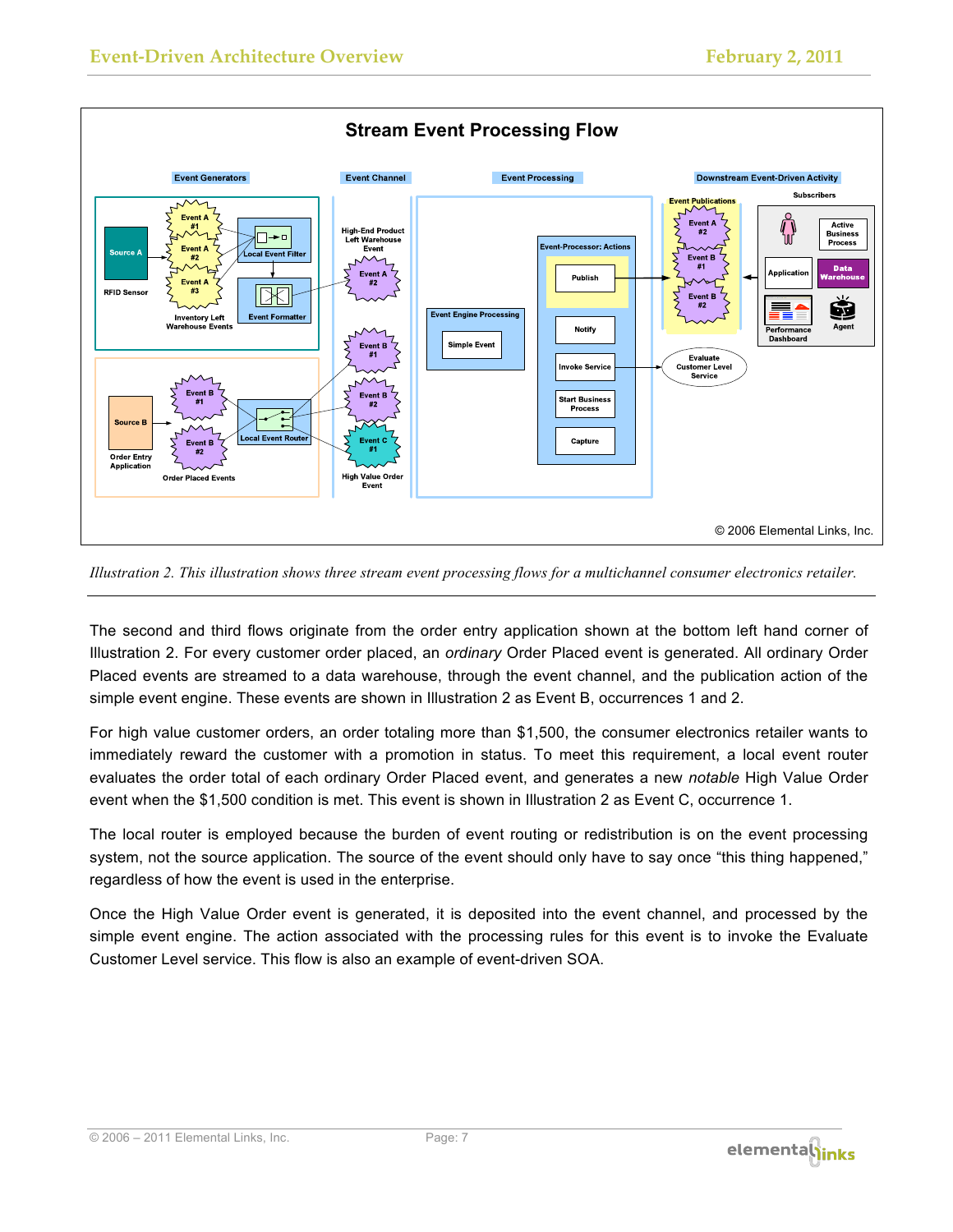

*Illustration 3. This illustration shows three complex event processing flows for a multichannel consumer electronics retailer.* 

**Complex Event Processing.** In Illustration 3, we show three complex event processing flows for the same multichannel consumer electronics retailer. In the first flow, top left hand corner of Illustration 3, a business-tobusiness order gateway is supposed to be emitting System Heartbeat events every 15 minutes. The System Heartbeat events inform IT operations the gateway is up and running. The absence of a heartbeat event indicates a failure. If the order gateway is down, business customers are likely to place an order with a competitor.

The complex event engine tracks the timestamp of the last received System Heartbeat event. If 15 minutes have elapsed, the event processing actions associated with non-arrival are initiated. In this case, the order gateway IT guy is immediately notified (paged) and a new B2B Order Gateway Failure event is generated.

This new B2B Order Gateway event is deposited into the event channel. When the B2B Order Gateway Failure event is received by the simple event engine, a publishing action is performed. The enterprise problem management system subscribes to this event for resolution tracking.

The second and third flows show two variations of fraud detection. Both flows originate with the point-of-sale application shown at the bottom left hand corner of Illustration 3. Similar to the customer order example above, for every store sale, an ordinary Store Sale event is generated (Event Y, occurrences 1-3). These events are evaluated by a local event router, producing High Value Store Sale events (Event Z, occurrence 1) for

© 2006 – 2011 Elemental Links, Inc. Page: 8

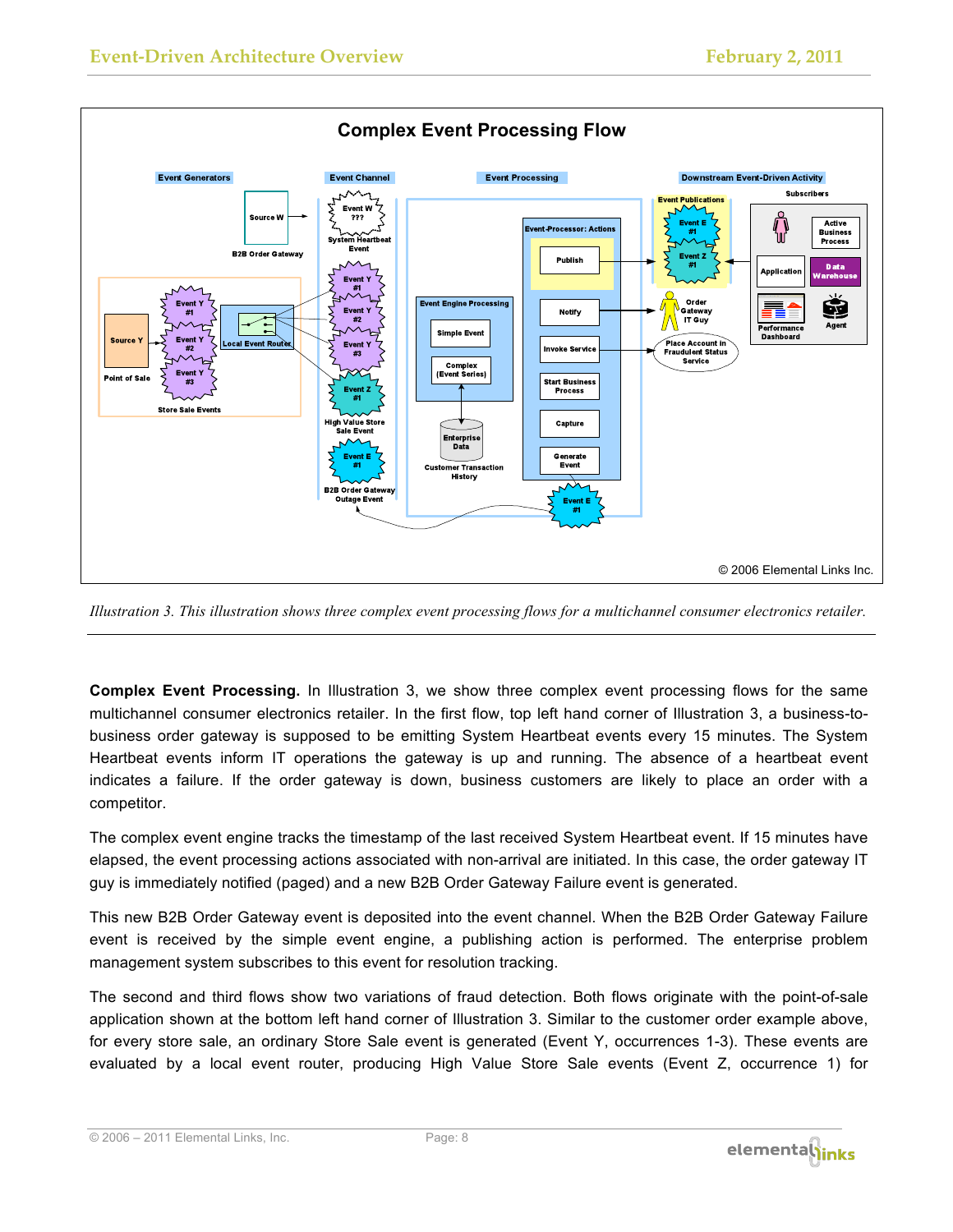transactions more than \$1,500. All of the Store Sale events, ordinary and notable (high value), are deposited in the event channel.

In the first fraud detection flow, the complex event engine checks for multiple transactions (ordinary store sale events) by the same customer (credit card), over a short amount of time (10 minutes), at different locations over a large distance (20 miles). If these conditions are met, the place account in fraudulent status service is invoked.

In the second fraud detection flow, on receipt of a High Value Store Sale event, the complex event engine does an inquiry on the customer's past purchases to determine if this purchase should be marked suspicious.<sup>4</sup> If the current purchase amount deviates more than 50 percent from largest historical purchase, the event (Z, occurrence 1) is published as suspicious. A customer advocate team subscribes to these events and places calls to registered cardholders.

As you can see from our examples, the possibilities are almost limitless. We find it particularly powerful to combine services and business processes with events. The services and business processes can be event generators, event-driven actions, or both.



<sup>&</sup>lt;sup>4</sup> To facilitate the enterprise database query (customer order history), complex event processing systems have the capability to cache relevant enterprise information.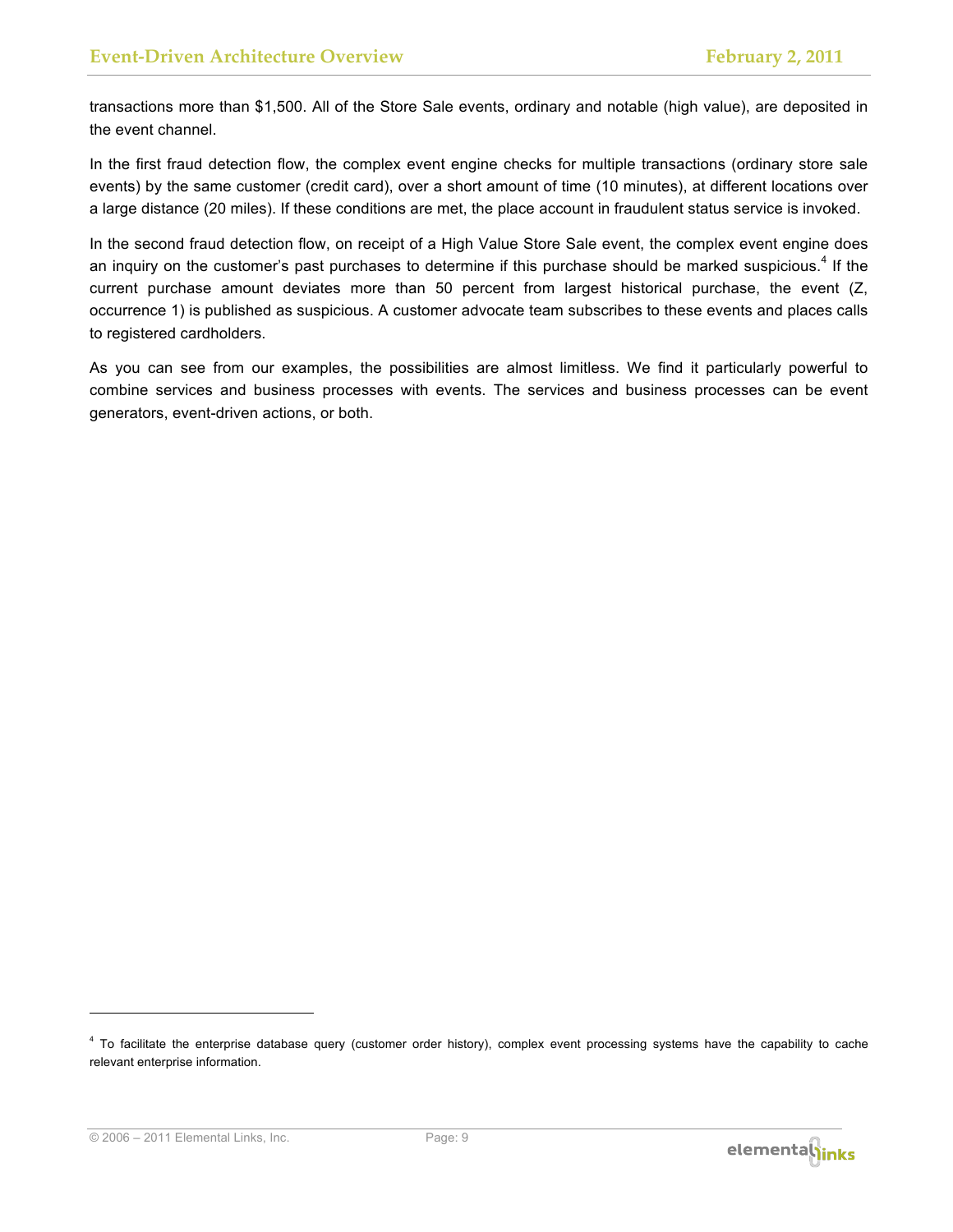

*Illustration 4. This illustration shows the major implementation components for an event-driven architecture.* 

# **EVENT-DRIVEN ARCHITECTURE IMPLEMENTATION COMPONENTS**

In the event basics and event processing sections, we surfaced many of the implementation components required for an event-driven architecture. Illustration 4 shows these components in a layered architecture manner. The components can be broken out in five categories:

• **Event Metadata.** A good event-driven architecture has a strong metadata architecture. Event metadata includes event specifications and event processing rules. Event specifications must be made available to event generators, event format transformers, event processing engines, and subscribers. While no standards currently exist for event definition and processing notation, it is only a matter of time.

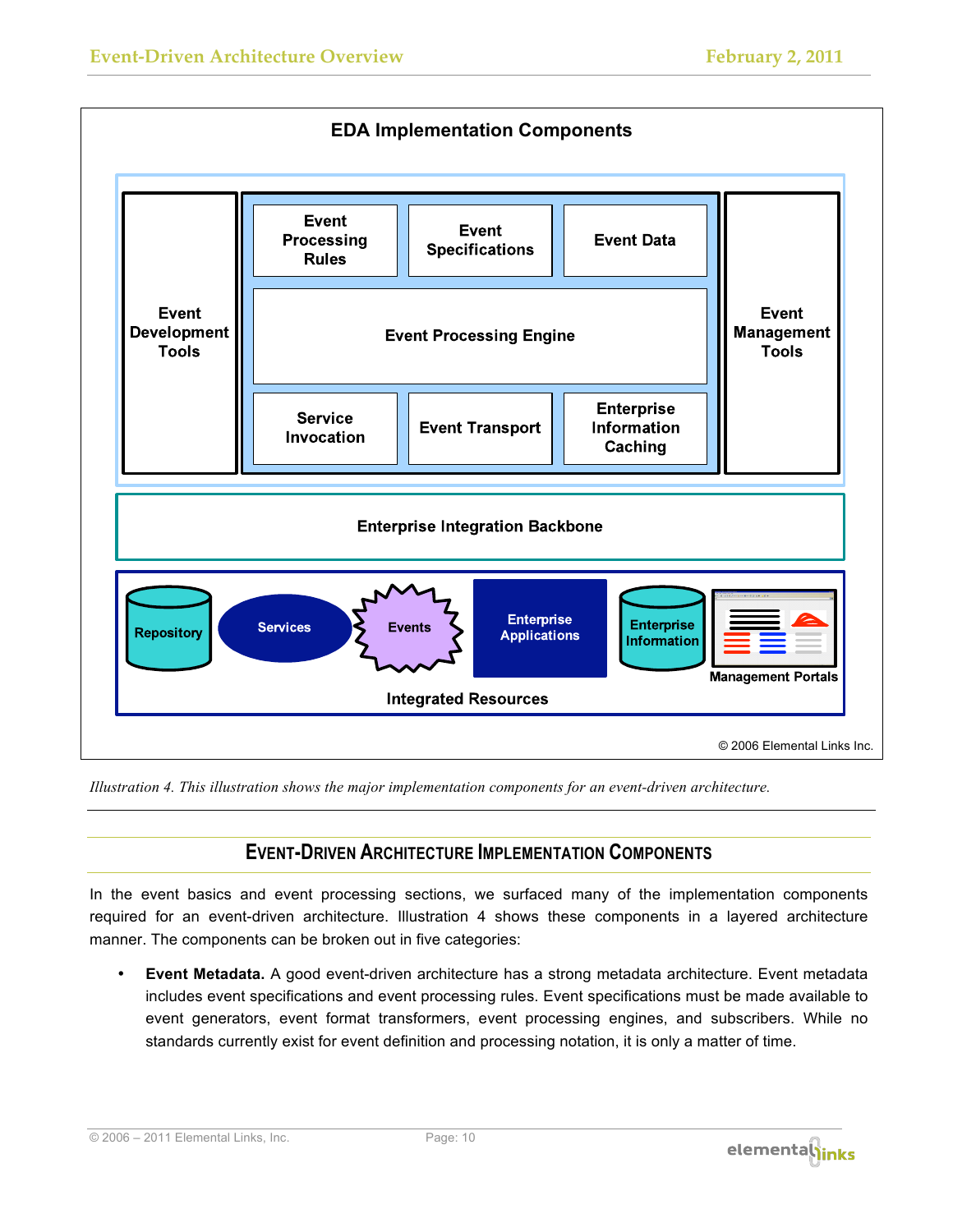- **Event Processing.** The cores of event processing are the engine and the event occurrence data. Simple event engines are often homegrown. Complex event engines should be acquired from a CEP engine provider.<sup>5</sup> Event occurrence data is typically persisted and retained for audit and trend analysis.
- **Event Tooling.** Event development tools are required to define event specifications and processing rules, and to manage subscriptions. Event management tools provide administration and monitoring of the event processing infrastructure, monitoring of event flows, and visibility into event generation and processing statistics.
- **Enterprise Integration.** An enterprise integration backbone<sup>6</sup> plays a large role in event-driven architecture. Some of the required integration services are: event preprocessing (filters, routes, and transformations), event channel transport, service invocation, business process invocation, publication and subscription, and enterprise information access.
- **Sources and Targets.** These are the resources of the enterprise—applications, services, business processes, data stores, people, and automated agents—that generate events and/or perform an eventdriven action.

The topology configurations for these components will vary for each enterprise, based on the event flows, event occurrence volumes, enterprise integration backbone, and location/distribution of sources and targets.

# **LEARN MORE**

In this event-driven architecture overview report, we demonstrated the power of event-driven architecture in conjunction with service-oriented architecture, and as a broader architectural strategy.

To learn more about event-driven architecture, including its role in an active information strategy, follow Brenda Michelson's work at http://elementallinks.com

To discuss your event-driven architecture, active information and event processing initiatives, contact Brenda Michelson: brenda@elementallinks.com

© 2006 – 2011 Elemental Links, Inc. Page: 11



<sup>&</sup>lt;sup>5</sup> Some of the providers offering event processing engines are: EsperTech, IBM, Informatica, Oracle, Progress/Apama, Starview Technology, StreamBase, Sybase (SAP Company) and Tibco. [Footnote updated for February 2011 republication]

<sup>&</sup>lt;sup>6</sup> For more information on creating an enterprise integration backbone, see our Networked Integration Environment reports [published at the Patricia Seybold Group] at http://dx.doi.org/10.1571/bda3-31-05cc and http://dx.doi.org/10.1571/bda4-14-05cc